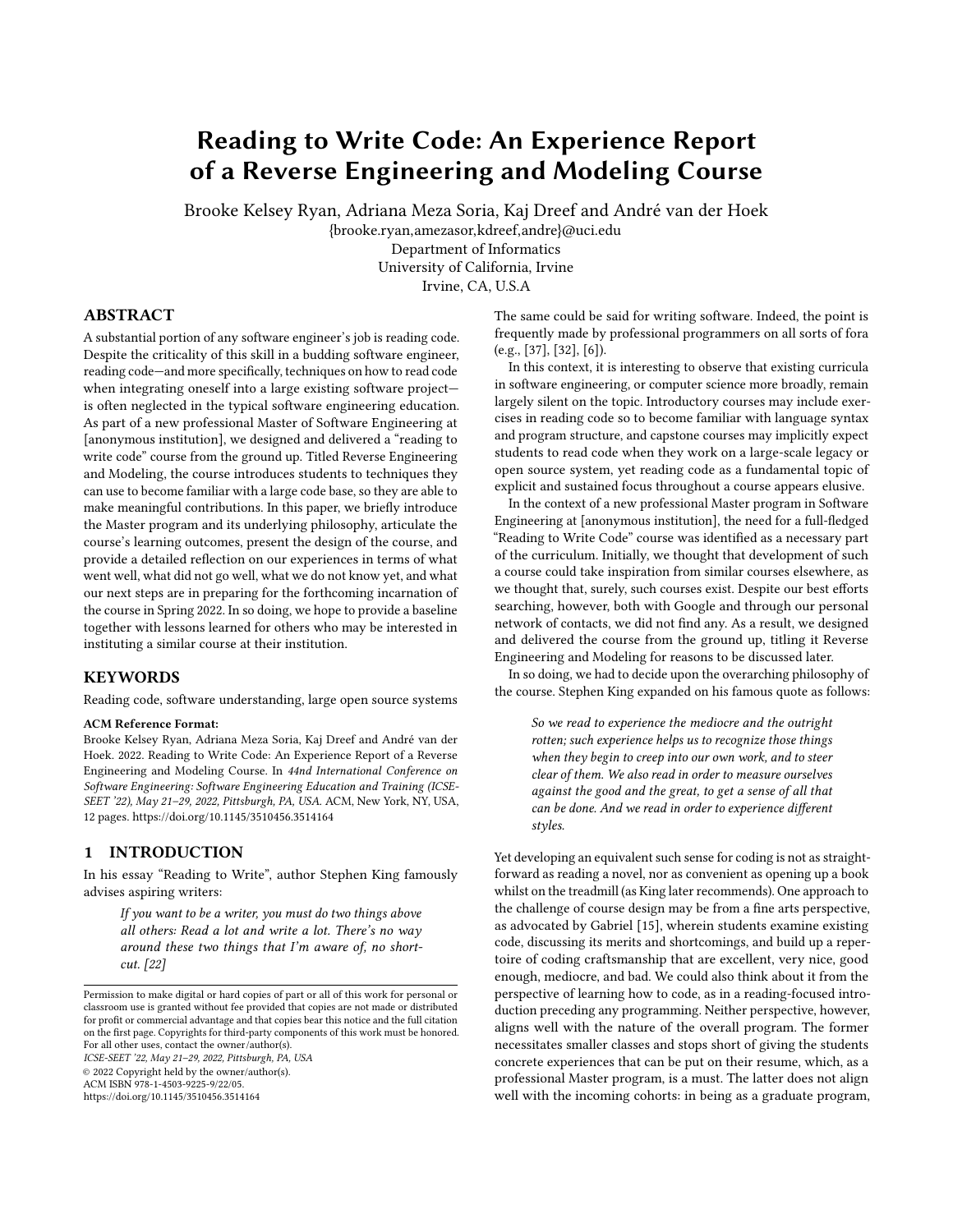the admission requirement is for them to have programming experience, whether through a formal education or informally acquired (e.g., self taught, bootcamp).

We, thus, settled on a third approach: the pragmatic, professionally oriented objective of learning how to read the code of an existing, large-scale system to become an effective contributing member of its community. While all students entering the Master have prior programming experience, few have experience with what they are likely to encounter when they graduate: an existing, large-scale system that has been worked on for years by numerous developers who have established practices of how to work together. The course, then, sought to give them such an experience in a single quarter (10 weeks), as anchored by theory and practice in reading code.

This paper presents our experiences in designing and delivering the course. It is based on the second offering of the course, as the first led to a number of improvements that we feel have created a stable base from which to move forward.<sup>[1](#page-0-0)</sup> The paper is intentionally structured as an experience report: our aim is to share the design of the course and discuss what went well and what did not go well.

The remainder of this paper is organized as follows. Section [2](#page-1-0) briefly reviews relevant background material. Section [3](#page-2-0) introduces the Master of Software Engineering program and its overarching positioning as a degree program. Section [4](#page-2-1) presents the learning outcomes that we set in creating our course, while Section [5](#page-3-0) articulates how we sought to address those learning outcomes in the pedagogical design of the course. Section [6](#page-9-0) reflects on our experience in delivering the course with a series of lessons learned. Section [7](#page-10-1) concludes the paper with an outlook at our future work.

#### <span id="page-1-0"></span>2 BACKGROUND

A substantial portion of any software engineer's job is reading code [\[27\]](#page-11-5). In a typical day, they may read code to understand where to fix a bug or add a feature, how someone else has implemented some functionality, or to resolve a merge conflict. They may also need to read code outside of the project to which they are contributing, in order to understand how to use a particular library or to investigate which of several libraries suits their goals better.

In Begel and Simon's 2008 study of college graduate software engineers at Microsoft[\[5\]](#page-10-2), newly hired developers were observed to have significant difficulty in the technical and social nuances of integrating with existing large systems, a skill that participants acknowledged was not taught to them at university. More recent studies on newcomers to large software systems confirm and expand these findings, observing that individuals not only struggle with the code, but also encounter significant challenges in terms of the social context in which they are operating (e.g., [\[39\]](#page-11-6), [\[38\]](#page-11-7), [\[4\]](#page-10-3)).

How exactly software developers read code in practice, then, has become of significant interest to the software engineering research community. While a comprehensive review is out of scope, Sillito et al. [\[35\]](#page-11-8) studied the kinds of questions developers ask "of the code"; that is, what are the kinds of things that they want to know? As another example, Roehm et al. [\[33\]](#page-11-9) performed an observational study

of 28 developers to identify the strategies they follow in building their understanding of the code. LaToza et al. [\[23\]](#page-11-10) examined how developers build and maintain their mental models of the code, with a key observation that they often rely on asking one another to deal with missing knowledge. More recently, too, several studies have used fMRI techniques to study the cognitive processes of programmers at work (e.g., [\[18\]](#page-11-11), [\[14\]](#page-11-12), [\[21\]](#page-11-13)).

Information foraging theory, perhaps the most well-known distillation of the aforementioned observations, essentially likens the search for information in the source code to an animal's hunt for its prey – both try to optimize the energy expended versus the expected payoff [\[12\]](#page-11-14), [\[28\]](#page-11-15).

Much work has gone into the design of novel tools to facilitate program comprehension. Examples include techniques that summarize methods to make them easier to digest (e.g., [\[13\]](#page-11-16)), advanced visualizations (e.g., Code City [\[41\]](#page-11-17)), tools that help maintain mental models [\[23\]](#page-11-10), and tools supporting specific tasks (e.g., Tarantula [\[19\]](#page-11-18)). While these are important in their own right, we consider them to be too specific and advanced for purposes of our class. Therefore, we introduce tools such as Call Graph and sequenceDiagram that are more standard, opting to then point the students to more advanced tools in the extra materials to explore independently.

For other topics in the course (e.g., patterns, social context, modeling), the story is much the same. A great amount of research exists around them; each, in many ways, is represented by an entire subfield of software engineering research. We again chose to structure the course as introducing the foundations upon which the students later, on their own during the course or after they have entered industry, can explore the more advanced and nuanced body of knowledge that may assist them in their jobs or provide more insight into what they do on a day to day basis.

While constructing our course, we surveyed the literature on related course work, and found that courses focus on either: (1) code reading as a necessary component, or (2) experience with open-source systems. Several studies on programming coursework have indicated the importance of providing a curriculum on code reading comprehension ([\[6\]](#page-10-0), [\[7\]](#page-10-4)). Hillburn et al. [\[17\]](#page-11-19) in particular advocate for active learning pedagogical methods in code reading, which is precisely what we offered at the scale of a professional Master program and as applied to large scale open source systems. In regards to leveraging open source projects, even prior to the inception of GitHub in 2008, courses sought to use active, publicly available software systems as an educational tool [\[3\]](#page-10-5). The use of open-source for courses like capstones has become very popular in software engineering curricula (e.g., [\[29\]](#page-11-20), [\[24\]](#page-11-21), [\[10\]](#page-10-6)). Smith et al. [\[36\]](#page-11-22) cite the difficulties inherent in screening sufficiently complex and active open-source systems suitable for student projects, a sentiment we also found to be true.

The Software Architecture course at TU Delft [\[40\]](#page-11-23), was most influential to the development of our course and shares a number of similarities in its approach. Both courses include the use of teambased open-source software projects, an emphasis on a balance of technical and social skills, and requiring students to contribute to their project via pull requests. However, the TU Delft course remains anchored in software architecture, culminating in an online booklet describing architectural principles of the chosen project. Our course does touch upon software architecture, but strongly

<sup>&</sup>lt;sup>1</sup>Note that the first incarnation was in person while the second was, due to COVID-19, online. The online course, however, was still delivered live, with in class exercises, in class reflection on the exercises, guest speakers, and more, much as it would have been had it been in person. As such, we do not believe that the remainder of what we discuss is particularly colored by the experience of teaching online.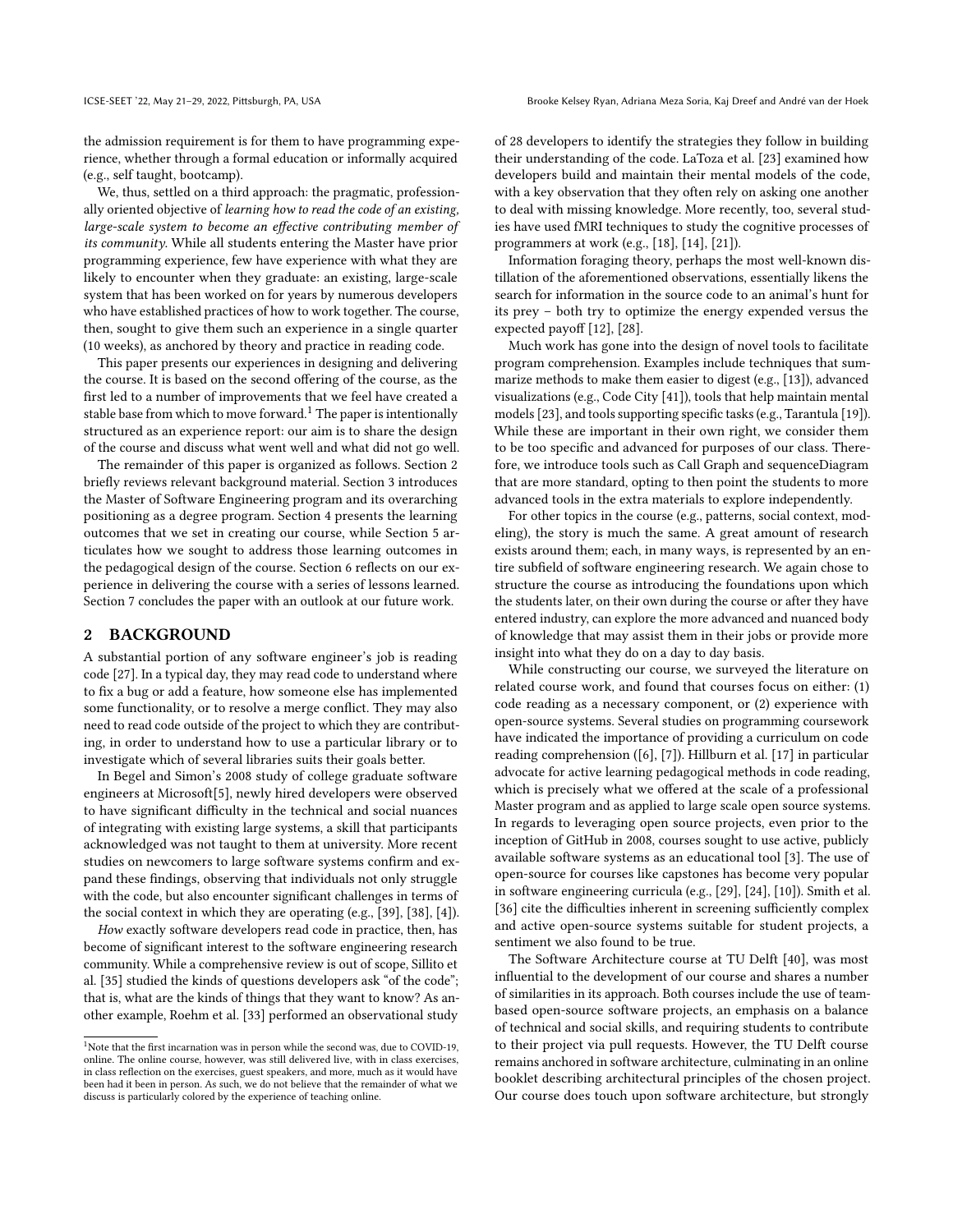focuses on the theme of "reading to write" and giving students practical ways of reading and understanding a large code base.

## <span id="page-2-0"></span>3 CONTEXT

Our Reverse Engineering and Modeling course is part of the new professional Master of Software Engineering degree program that was launched Fall 2019 with the arrival of the first cohort of students. The program is an "advanced 15-month professional degree program designed to train software engineers coming from a variety of backgrounds" [\[1\]](#page-10-7). The program's course sequence and pedagogy were constructed to not only welcome those who already have obtained an undergraduate degree in some form of computing, but also those who had a different education and acquired some initial programming skills and are interested in switching careers to software engineering. The program accomplishes these goals through an intensive set of programming-oriented mini courses in, among others, applied data structures and programming, database programming, GUI programming, and applied data analytics. Students are advised and coached on the mini-courses they are taking. Advanced students benefit by polishing their skills and being able to dive deeper into more advanced topics; novice students benefit from quickly getting up to speed in the basics, so they catch up sufficiently to the more advanced students in the core topics. The result has been a cohort of 35 students in year 1, with 22 students (63%) career changers, a cohort of 46 students in year 2, with 16 students (35%) career changes, and a cohort of 57 students in year 3, with 35 students (61%) career changers. All but one student from the first cohort successfully graduated (with the other finishing up part-time this quarter) and all but three students from the second cohort are on track to graduate according to schedule this quarter.

Table [1](#page-3-1) provides an overview of the full curriculum, which also mandates a supervised internship in the summer between Quarters 3 and 4. Each of the courses in quarters two through four is required; all students take these courses in lockstep with one another. The Reverse Engineering and Modeling course is offered in Quarter 3, intentionally later in the curriculum so that it can build on prior experiences. It particularly relies on material in the Distributed Software Architectures course, because many of the open source systems encountered in the Reverse Engineering and Modeling course are distributed in nature. The course, as we shall discuss later (see Section 5.3, week 8), also builds on the prior Software Testing and Debugging course by using test cases as a tool to understand code.

The course is strategically offered before the summer internship and Capstone Project, as students are likely to encounter existing systems to which they will be expected to contribute in both. In the summer, it will be at whichever company that hosts their internship (e.g., Oracle, Kaiser Permanente, Facebook, Uber, and SAP) and in the Capstone Project, it will be through whichever outside entity acts as their project sponsor (examples have been Expedia, Apple, Blizzard Entertainment, Sony, and Oppo). In either case, the systems they work with tend to be large and they have to become familiar quickly to make meaningful contributions throughout the short period of 10 weeks in either. This is what the Reverse Engineering and Modeling course prepares them for.

The student body in the Master program is relatively diverse. In addition to having a large percentage of career changers (see above), 33%, 41%, and 43% were female across the three cohorts, and 5% consistently year after year under-represented minorities. The latter is a percentage that we are actively seeking to increase.

Finally, a note on why the course is titled Reverse Engineering and Modeling instead of Reading to Write Code, or some variant thereof. The reason is primarily historic, as the creation of new degree programs is a multi-year effort at our institution with many steps of discussion and approval. The original concept of the course, when the proposal to the campus for a new degree program was conceived, had elements of understanding code in it (therefore the Reverse Engineering part of the title) as well as a fairly strong doses of design work (hence the Modeling part). When the actual classes were to be developed, it became clear that some but not all of the design content could usefully be moved to other courses, meaning that this course could more strongly focus on the reading and understanding code aspects.

## <span id="page-2-1"></span>4 LEARNING OUTCOMES

The overarching goal of the course is to educate students in specific techniques of reading the code of an existing, large-scale system so to become an effective contributing member of its community. Underlying this goal is our desire to thereby lower the psychological barrier involved in having to approach an unfamiliar, large-scale code base. Many of the students in the program—especially those who are switching careers and do not have a formal education in computing—have never encountered a large-scale system before. To them, the thought of having to actually make sense of something that is so large that they cannot feasibly print or read it all, let alone to be asked to make changes, is daunting.

Towards this goal and desire, then, we identified a set of eight concrete learning outcomes that governed the design of the course.

Learning outcome 1. Be able to find where some functionality is implemented. A core task that any software developer faces is to figure out where in the code base some feature is implemented, so they can augment that feature or fix a bug in its behavior. In a large code base, this can be quite challenging and take significant time and effort. A core reading skill to develop, then, is to be able to locate the lines of code or, at a larger scale, those parts of the code where certain functionality is realized.

Learning outcome 2. Be able to apply different strategies to understanding code. Watching professionals at work making sense of a code base can feel daunting and at the same time haphazard as they move through the code base and make inferences at what appears lightning speed. Underneath their approaches, however, are common strategies for how they choose to navigate and what they choose to look at. We want our students to understand that such strategies exist and apply different ones when so applicable to the task at hand.

Learning outcome 3. Be able to leverage information that comes from many sources. The code base itself is not the only source of relevant information when it comes to understanding it. Comments, design documents, issues in the issue tracker, test cases, API documentation, and indeed people are among the many potential sources that one can and should rely upon when approaching a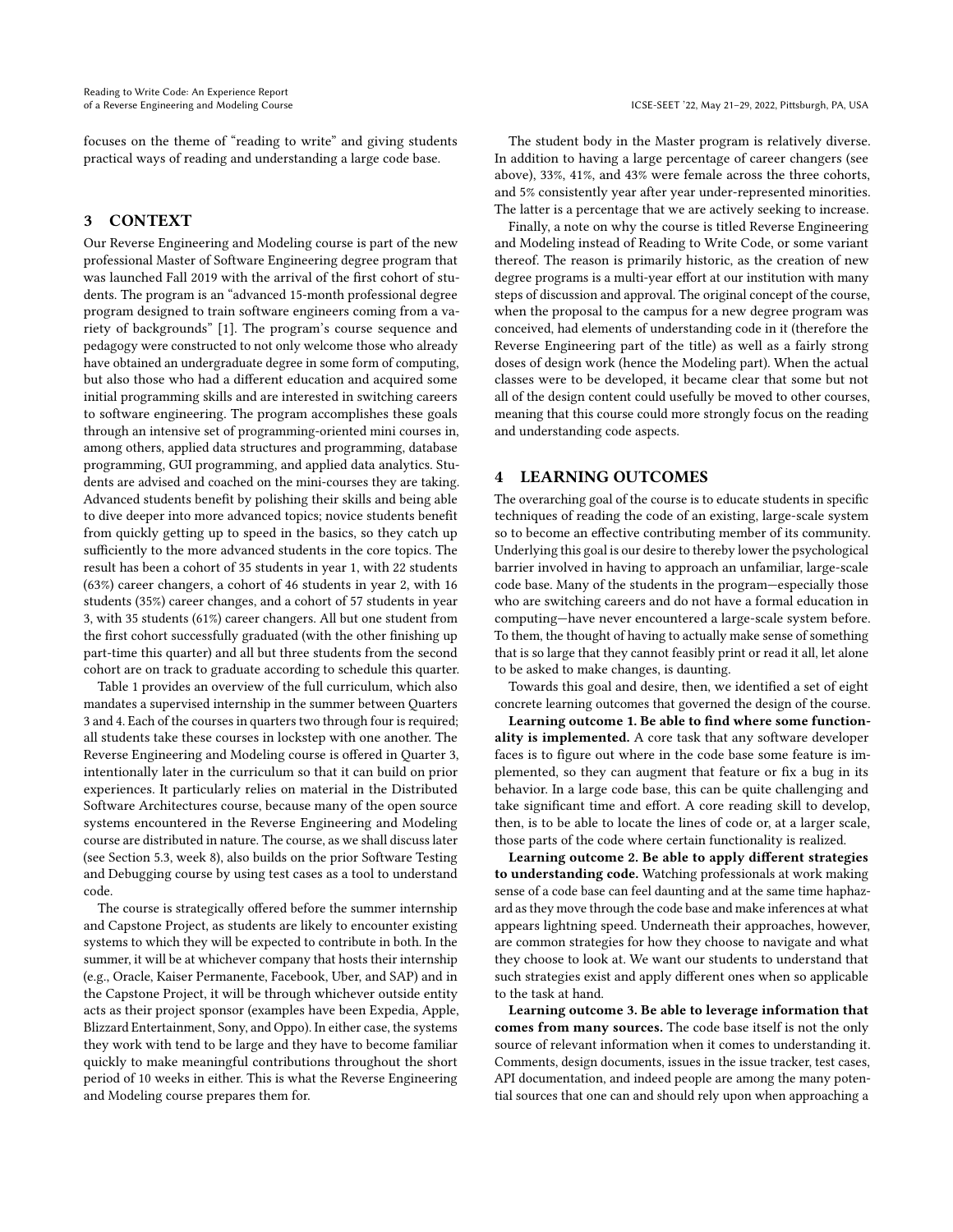<span id="page-3-1"></span>

| <b>Ouarter 1</b>    | <b>Ouarter 2</b>                   | <b>Ouarter 3</b>                        | <b>Ouarter 4</b>            |
|---------------------|------------------------------------|-----------------------------------------|-----------------------------|
| Programming courses | <b>Programming Styles</b>          | User Experience and Interaction         | Career and Entrepreneurship |
| (six total)         | Distributed Software Architectures | <b>Reverse Engineering and Modeling</b> | Project Management          |
|                     | Software Testing and Debugging     | Software Security and Dependability     | Capstone Project            |

Table 1: Master of Software Engineering Curriculum.

new code base (and often also when approaching a new part of a code base with which one is partially familiar).

Learning outcome 4. Be able to work with the reality that external information is not in sync with the latest version of the source code. While external information can be extremely valuable (conform the previous outcome), it is crucial for students to understand that it cannot be taken as an absolute truth, for the simple fact that it often becomes out-of-date over time. That said, there still can be significant partial value, but one should always be skeptical and check with the source code as to whether what is being documented is still accurate in the latest version of the code.

Learning outcome 5. Be able to contribute while adhering to the unique social context of a software system. In order to make actual contributions to a software system, it is important to adhere to the broader social context in which it is being developed. Just submitting a pull request is insufficient; one should do so according to the coding, documentation, and process standards that are expected – whether those standards are explicitly documented or are part of an informal culture that has emerged and has to be learned informally. Moreover, when interpersonal interaction is needed (as it is often when the initial pull request is returned with requests for improvement), it is similarly important to be able to follow the social conventions of the project.

Learning outcome 6: Be able to assess the value of existing code. A tendency especially among newcomers is to think that one can do better than the current code and, thus, to want to rewrite or to talk unfavorably about the code. This misses the point, as existing code carries with it a lot of history and implicit knowledge that must be honored; it is shaped as it is through careful deliberation by those developers who came before. We want our students to understand this and learn how to make changes only when absolutely needed.

Learning outcome 7: Be able to make meaningful contributions. While reading code for one's own learning is an important practice, ultimately, the expectation of the future employers of our students will be that they will actually engage in furthering the software on which they are working. As part of our course, then, we want them to practice making actual changes to a large-scale software system that is not their own.

Learning outcome 8: Be able to use tools where and when so needed. Reading code and making changes to it is a cognitive intensive and often largely manual task. That said, many different tools exist that can ease the task, at least to a degree. We want our students to develop a basic understanding of what kinds of tools exist and what kind of value these can bring.

Not a learning outcome, but a major secondary goal in the course design was to structure projects such that they become resume items that can carry weight with potential recruiters and interviewers. We sought to provide valuable and relevant experience in that regard by designing the course such that students become

familiar with a real, large scale software system, study it from a variety of angles (including code, architecture, patterns, issues, and test cases, as we will see below in Section 5.3), and actually make and submit pull requests that are taken under consideration by the project developers. We believe that demonstrating in interviews that they learned and applied a principled approach to an unfamiliar system, integrated with the project social context, and ultimately contributed a piece of code to the system, gives them an important advantage in securing a future position.

Finally, it is important to note what this course is not. It was expressly not our goal to integrate the latest and greatest research results and especially not the many research tools that exist for reverse engineering, program comprehension, software visualization, and more. While these research tools are important, we felt that for purposes of this course we should stick with the more basic tools that we know the students could bring into and use in any organization. The course is also not a perfect recipe. While various strategies are offered, many heuristics and techniques are discussed, ultimately, the success one has in reading code depends as much on the system under study as one's own personal skills. We want the students, thus, complete the course with a realistic understanding of both the possibilities and the challenges involved.

# <span id="page-3-0"></span>5 COURSE DESIGN

With these learning objectives in mind, we settled on a course design in which students assemble into small teams, with each team adopting a single, large scale open source project that becomes their practice ground for the duration of the class. With each week of new material, we move from reading and understanding increasingly complex aspects of the system to eventually making code and other contributions, as further detailed in Section [5.3.](#page-6-0)

In some ways, the guided exploration that results represents a typical onboarding experience [\[20\]](#page-11-24). In other ways, our approach deviates. First, it spends more than a few weeks reading only, whereas in the typical onboarding experience the focus is on making small contributions as early as possible. Second, in onboarding, new employees are typically paired with more senior colleagues who guide them; such colleagues are absent here. Finally, while in onboarding, a new employee is often familiarized with a small part of the system and then spends considerable time there honing their skills, in our course we intentionally engage the students with different parts of their systems and at different levels of abstraction.

In the sections below, we first briefly introduce the overall pedagogy we applied throughout the course. Then we detail the basic structure to which each lecture adhered, before we introduce and discuss the full set of topics week-by-week.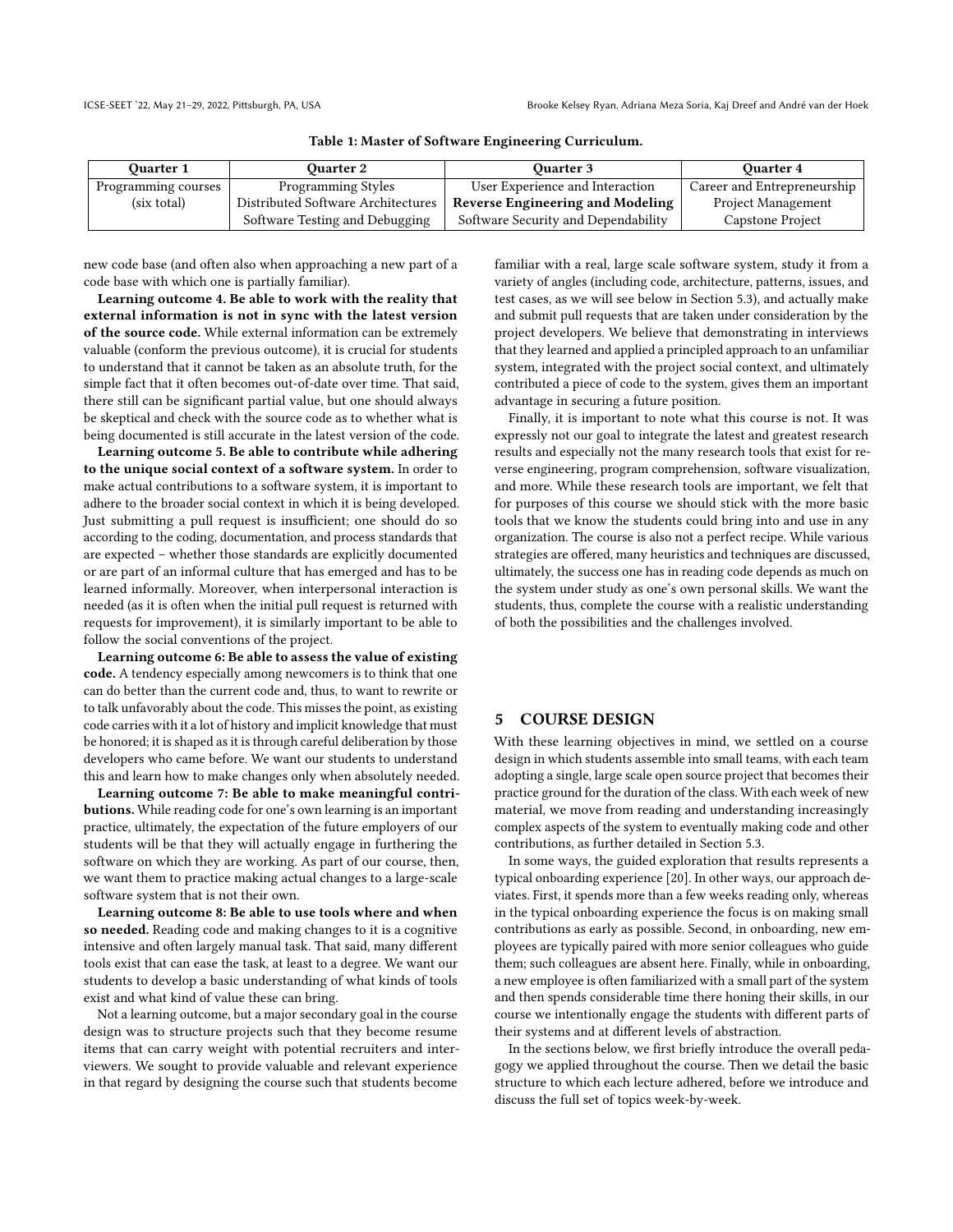## 5.1 Overall Pedagogy

We adopted an active learning [\[8\]](#page-10-8) approach, with some lecturing of the underlying basic theory and time allotted to practice the theory on a small example code base during lecture. Given that lectures were once a week for three hours, this not only enabled students to connect with the material in a hands-on manner, but also allowed for the three-hour block to not be a single, monotonous monologue of new material.

In addition, we adopted a philosophy of not teaching the students everything they need to know. Instead, we focused on introducing the concepts, with the students being responsible for digging deeper as needed. When discussing software patterns, for instance, we introduced what patterns are and what they are good for with the help of two example patterns. We then pointed students to resources where they could read more about patterns and study additional patterns on their own. The assignments from week to week would lean not just on what was discussed in lecture, but also forces them to engage with the additional material. Again in the case of software patterns, the assignment was to identify five different patterns in the software being studied, requiring the students to go beyond the two that were discussed in lecture and self-learn about others.

We also considered teamwork essential, given that the vast majority of graduates end up in positions where they function as part of a larger team. While we could have randomly assigned the students to teams, we decided to let them choose teams based on mutual interest in terms of the domain of the software they study. We did so for two reasons. First, by allowing students to choose a software system in a domain of interest (e.g., Bitcoin related, database related, genomics related), we give them a more meaningful experience with respect to future interviews and job opportunities. Second, by assembling teams based on interest rather than on friends, we still achieve a reasonable amount of working with new people. All teams consisted of four or five students.

Finally, we wanted to ensure that the course content reflected the real world. As the course is part of a professional program, this should not come as a surprise. We therefore engaged in two critical steps. First, we surveyed a large number of alumni from our other programs before designing the course, asking what they considered relevant and important content, how they personally went about navigating an unknown code base, what tips and tricks they might have, and what skills they think are necessary for students to possess at completion of the course. We used the collective responses to determine the topics being taught. Second, we brought in weekly guest speakers, who complemented the lectures with professional perspectives (e.g., a Google employee walked us through an actual code review on real Google code; a ZocDoc employee showed bad code they had written and what consequences it had; an alumnus who founded a successful start-up talked about how students could parlay their experiences in the course into strategies for interviewing).

### <span id="page-4-0"></span>5.2 Basic Structure of Each Lecture

While the topic of the course varied each week (see Table [2,](#page-5-0) as discussed in detail in the next subsection), we structured the lectures to follow a common pattern that we briefly introduce and motivate here. Table [3](#page-5-1) summarizes the common pattern.

First, we started each lecture with a few quotes from professionals in the real world, as collected in our conversations with our alumni. Each week, we selected the quotes to match the topic of the ensuing lecture. For instance, one of the quotes preceding the lecture on mental models is from a Research Staff Member at the MIT-IBM Watson AI Lab:

Often I use a debugger to understand information flow and a diagramming tool to help me build a mental model of the system.

As another example, the following quote is from a Senior Software Engineer at ZocDoc, a quote that we used to open the lecture on leveraging test cases as a way of understanding source code:

When you are ready to dig into more low-level details, check existing unit/integration tests. Run them to verify your own understanding of each part of the system. If there are no tests, try to write them yourself, you will do a public good and it will increase your understanding of how differently pieces work independently and together. By all means, make sure there is enough test coverage before you modify any of the code!

These quotes served as the basis for a brief class discussion based on the instructor asking the students to interpret the quote and explain what they think it may mean. This helped both in establishing the validity of the topic as relevant to their future profession and in setting the expected level of engagement for the subsequent lecture. The overall set of quotes at our disposal proved remarkably relevant to the course, with a multitude to choose from for each topic.

Following the quotes, we briefly recapped the topic of the prior lecture. After, we revisited the project assignment from the prior week to debrief on the experience: what went well for the teams, what represented hurdles, and what did they learn? It was in this debrief that a significant amount of learning across projects took place. Students heard the experiences of other teams, for instance when one team shared of their open source project being ran by a particularly voracious maintainer who would close issues lightning fast (leaving none for the team) or when another team explained why they found it difficult to precisely articulate the boundaries of where a feature was and was not implemented in a system. These experiences sometimes led to sympathy being expressed (as in the former case), but nearly always resulted in discussion that expressed recognition and validation – other teams would experience similar issues in their projects.

We then switched to the topic of the week, usually introducing the underlying theory for about twenty to thirty minutes. For the lecture on basic strategies of code navigation, for instance, we introduced the students to both typical strategies (top-down comprehension, bottom-up comprehension, systematic comprehension, opportunistic comprehension, per [\[9\]](#page-10-9)) as well as information foraging theory [\[12,](#page-11-14) [28\]](#page-11-15) to explain why different situations may call for a different approach.

Immediately after introducing the theory, the lecture switched into short practical exercises where applicable. Students performed these exercises in randomly-assigned teams, with their output being captured through Jamboard [\[31\]](#page-11-25) so that the instructor could bring up any of the random teams' results to discuss in class. The primary open-source system we used for these exercises was JPacMan, a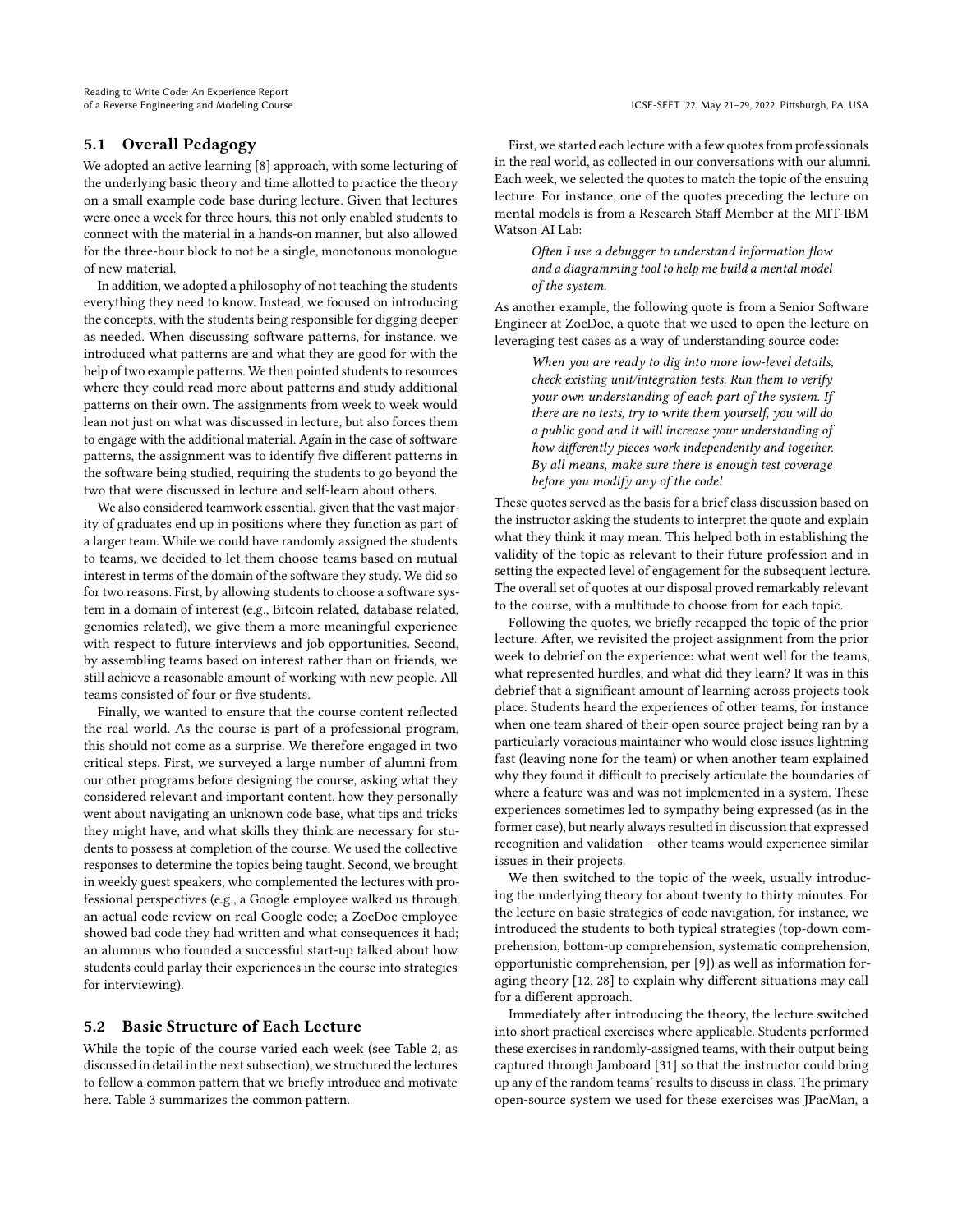<span id="page-5-0"></span>

| Week                        | <b>Interactive lecture</b>             | <b>In-class Practice</b>                     | <b>Team Project Work</b>            |
|-----------------------------|----------------------------------------|----------------------------------------------|-------------------------------------|
| $\mathbf{1}$                | Course goals                           | Baseline questions and brainstorming         | Setup environment                   |
|                             | Course logistics                       |                                              | Build sample systems                |
|                             | Expectations for engagement            |                                              | Form team                           |
| 2                           | Basic comprehension strategies         | JPacMan (fix)                                | Choose a system >100KLOC            |
| Information foraging theory |                                        | JPacMan (change)                             |                                     |
|                             | Hypothesis-driven vs. inference-driven | JPacMan (learn)                              |                                     |
| 3                           | Mental models                          | JPacMan (locate a feature)                   | Locate a feature (alone)            |
|                             | Mental simulation                      | JPacMan (understand a feature)               | Locate a feature (together)         |
| $\overline{4}$              | Externalizing mental models            |                                              | Class diagram of entire system      |
|                             | Structural versus behavioral modeling  |                                              | Locate two essential features       |
|                             | <b>UML</b>                             |                                              | Document those features             |
| 5                           | Social context                         | Brainstorm how you would discover            | Choose three open issues (alone)    |
|                             | Code change principles                 | Imagine you are a core developer             | Choose three open issues (together) |
|                             |                                        |                                              | Answer social context questions     |
| 6                           | Midterm                                |                                              |                                     |
| 7                           | Design patterns                        | JPacMan (factory)                            | Identify five design patterns       |
|                             |                                        | JPacMan (observer)                           | Code up your first issue            |
|                             |                                        | JPacMan (should we refactor)                 | Submit pull request                 |
| 8                           | Reading test cases                     | JPacMan (Board test cases)                   | Write three test cases              |
|                             | Running test cases                     | JPacMan (LevelTest)                          | Submit a pull request for each      |
|                             | Writing test cases                     |                                              | Start working on two more issues    |
| 9                           | Design cycle                           | Traffic (brainstorm interfaces/classes)      | Model a new feature                 |
|                             | Design principles                      | Traffic (most important/difficult questions) |                                     |
|                             |                                        | Traffic (actually design it)                 |                                     |
| 10                          | Design principles (revisited)          | Traffic (instructor demonstration)           | Submit final two pull requests      |
|                             | History                                |                                              |                                     |
| 11                          | Final (optional)                       |                                              |                                     |

## Table 2: Course Design.

#### Table 3: Structure of a Typical Lecture.

<span id="page-5-1"></span>

| Topic                                        | Duration   | Purpose                                                                   |
|----------------------------------------------|------------|---------------------------------------------------------------------------|
| Quotes from professionals                    | 5 minutes  | Orient students to the real world concerns of this lecture                |
| Recap theory from last week                  | 5 minutes  | Ensure prior materials are understood                                     |
| Reflection on last week's project assignment | 15 minutes | Share insights across teams to learn from each other's experiences        |
| Theory                                       | 30 minutes | Provide foundational knowledge on this week's topic                       |
| In-class exercises                           | 50 minutes | Practice with a small-scale system and discuss experiences                |
| Tools (as applicable)                        | 10 minutes | Introduce automated support that eases the task at hand                   |
| Readings and resources                       | 5 minutes  | Offer pointers to further background reading and free online resources    |
| <b>Expert practices</b>                      | 10 minutes | Provide vignettes capturing typical behaviors of experts                  |
| Project assignment                           | 5 minutes  | State and clarify expectations for the team project for the upcoming week |
| Guest speaker                                | 45 minutes | Learn from a professional, their work, and insights                       |

small Java project that was designed and built at TU Delft for educational purposes [\[42\]](#page-11-26). For the lecture on test cases, for instance, the first exercise was for the students to write down what they learned and what open questions remained after reading the test cases for a particular subpart of the system and juxtaposing those test cases with the code. To the students, this was an eye-opening experience as they already had been working with JPacMan for weeks and thought they understood it well; using the test cases put some aspects of the system and how it worked in a new light, particularly illuminating to the students was that their understanding thus far had been at a higher level that obfuscated important details. As

another example, Figure [1](#page-6-1) presents two Jamboards resulting from the exercise in lecture 3 where we asked the random student teams to draw a (mental) model of where scoring is implemented in JPac-Man. Note the two very different approaches, which led to a class discussion of what the different teams were trying to capture and why. Note also the embellishments in the second Jamboard, which we take as a strong sign of student engagement. Indeed, these kinds of embellishments became part of the class culture when using Jamboard with a friendly competition as to who could get theirs acknowledged by the instructor.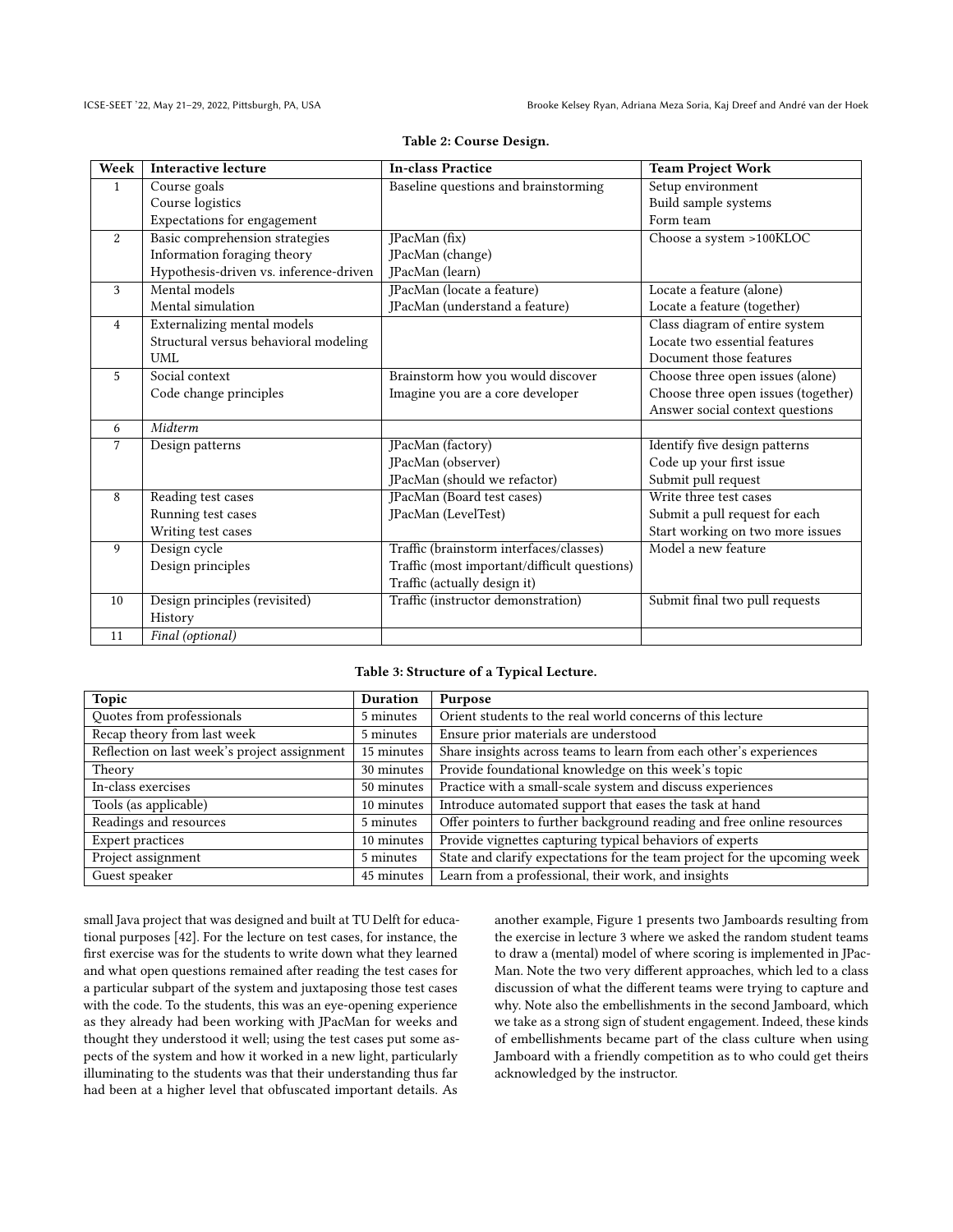<span id="page-6-1"></span>

Figure 1: Two Jamboards Produced in Lecture 3.

Crosscutting the theory and in-class practical exercises, we introduced useful tools when so appropriate. We required the students to use IntelliJ, which they were already familiar with but did not know how to use to the fullest extent. We introduced the students on how to follow call sequences using the native features of IntelliJ and also introduced them to a variety of plug-ins, including Git, Statistic, Call Graph, and sequenceDiagram. We also showed them how to use the UML features of IntelliJ Ultimate, which was freely available to them by virtue of being a student.

Rounding out the lecture component each week, we provided pointers to additional reading and the introduction of a few expert practices drawn from the Software Design Decoded book [\[30\]](#page-11-27), as adapted to code reading. These exercises mirror observed behaviors of expert software designers (e.g., focus on the essence, dig as deep as needed, externalize their thoughts) and serve as a benchmark for students to ask themselves and their team whether they are engaging in their project in ways that professionals would expect them to engage.

We then gave students their homework assignment for the week, according to the schedule shown in Table [2.](#page-5-0) An important component of the homework was that the students needed to maintain a personal diary, logging when they worked on anything related to the course, who they worked with on that activity (so we could verify team participation if issues started to arise in a team), and what new insights they gained from engaging in the activity. This to expressly insert a reflective step in their learning process.

Finally, we then introduced the guest speaker, who would talk to the students for a planned 45 minutes, but often an hour or longer as some subset of students would stick around past the time allotment for the course to ask questions and hear more stories from the trenches. Some of the guest speakers had prepared materials beforehand, others talked off the cuff, and yet others were content with a brief introduction and then answering questions. Among the materials, beyond the two we already mentioned (code review, bad code), a guest pair brought a Lua-based software defined radio software that they reverse engineered with the students and another guest speaker talked of the issue in dealing with large-scale legacy software written in Filemaker Pro.

# <span id="page-6-0"></span>5.3 Week-by-Week Topics

Table [2](#page-5-0) presents the week-by-week structure of the course, particularly highlighting the primary topics of each lecture, the in-class practice associated with those topics, and the team-based project assignments for each upcoming week. Below, we discuss each week.

Week 1: Introduction. In the first week, we welcomed the students and introduced the course by articulating its goals, sharing the logistics as to how it was to unfold, and setting our expectations for engagement in that the class is interactive, requires their participation throughout, and will call upon them and their thoughts continuously. We also explained the tenor of the course, that we expect them to be overwhelmed at first at the sheer scale of the system they will be studying (the actual requirement is 100,000 lines of code or greater), that we expect there to be surprises, and that we understand the work involves a lot of tedious, low-level engagement with the code base. At the same time, we explained that we view the project as a learning experience and that we provide important scaffolding for them to successfully engage. We also asked for their patience, in that what is frustrating and seemingly impenetrable at first becomes much clearer later, with them making actual contributions to the system. By communicating all this up-front and repeating it throughout the course in the context of their progress, we gained the students' trust.

As a first interactive exercise, we went through four Jamboard sessions, each requiring a random team of students to address a prompt. These prompts were, in order: (1) what are some reasons that we need to read and comprehend source code, (2) what is the largest piece of software you have worked on, (3) give examples of when it was easy to read, understand, and perhaps modify a piece of code, and (4) give examples of when it was difficult to do so. This exercise served to set the tone for future lectures and their interactive nature, but also helped benchmark their initial thoughts and prior experiences.

As their homework, each person was to individually install IntelliJ with plug-ins and attempt to download and build a few example systems, so to become familiar with how to do so. The students, too, were instructed to form teams around areas of common interest.

Week 2: Basic strategies. In the second week, we introduced four strategies for reading code: top-down comprehension, bottomup comprehension, systematic comprehension, and opportunistic comprehension, per [\[9\]](#page-10-9)). Moreover, we discussed the difference between being at least somewhat familiar with the code or with similar code and not being familiar. In the former case, the process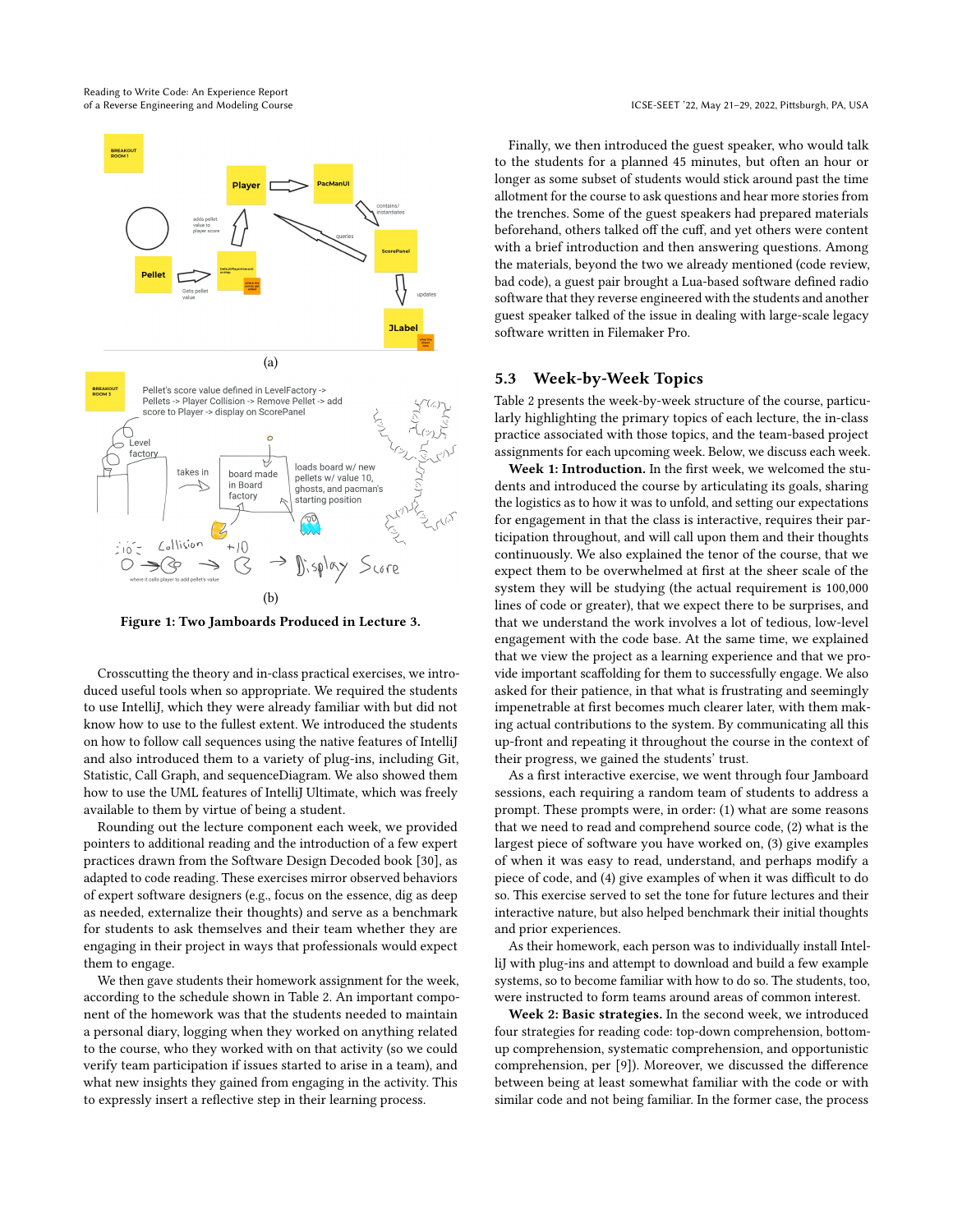typically becomes driven by a hypothesis, with the reader searching for beacons that serve as anchors for the hypothesis [\[34\]](#page-11-28). In the latter, the process typically becomes inference driven with the reader attempting to chunk smaller bits of understanding into larger behaviors [\[34\]](#page-11-28). We then explained the importance of being aware of how one goes about the reading and interpretation process, and that information foraging theory [\[12\]](#page-11-14) presents a nice conceptual framework for how to think about their actions and how, as they progress with a task, they may well change strategies.

We then introduced—unbeknowst to students—an altered version of JPacMan and asked them to engage in three tasks: (1) fix a bug in how PacMan moves, (2) change the amount earned per pellet, and (3) figure out how JPacMan animates its characters. Each task was performed by a random team, with Jamboard as the canvas. After each task, the instructor would use the Jamboards to initiate impromptu discussions highlighting differences in findings, how the teams went about the respective tasks, and how their approaches fit into the strategies we introduced prior.

As homework, the team had to choose a system of 100,000 lines of code (LOC) or greater that adhered to a number of criteria: the presence of an issue tracker, at least 10 new pull requests over the past month, and be of shared interest to the team. In addition, the system could not be a standalone library, in order to further ensure the repository is being actively contributed to and maintained.

We encouraged the students to pick a project that aligned with their professional software engineering goals and interests. While the vast majority of selected projects were ultimately Java-based (we believe this is because prior courses are primarily taught in Java), the students selected projects that spanned a variety of technologies and interests. Systems of choice included a 3D game engine (JMonkeyEngine), a Bitcoin exchange platform (Bisq), an Android podcast mobile application (AntennaPod), and a citation and reference manager (JabRef). One team expressed a desire to incorporate Python into their professional repertoire, and chose to work on a YouTube download manager implemented in that language (youtube-dl).

The teams' submitted choices needed to be approved by the TA and instructor in order to ensure the system appeared to meet the above criteria. All selected projects did so for size and repository activity, however one team was denied their initial selected choice of project (FastJson) on the grounds that it was too similar to the JSON-Java system that all students had studied extensively in the Programming Styles course in the previous quarter.

Week 3: Mental models and simulation. The third week introduced the topics of mental models and mental simulations – the fact that, while we work to understand some code, we build a picture in our mind of its various pieces as well as how those pieces work together to accomplish some functionality [\[11,](#page-11-29) [23\]](#page-11-10). The mental model is the static part; the mental simulation is the envisioned execution under imagined circumstances. While every developer engages in mental models and simulations, what sets effective developers apart is that they intentionally think about their models, how they construct them, what parts of the code are in (and out, and why), and what kinds of executions they use to essentially "test" their mental models for completeness, accuracy, and more. In this third lecture, then, we emphasize the importance of this unseen activity.

The practical in-class component was designed to make the unseen seen. First, we asked the students to draw a model of where scoring is implemented (static). Then, we asked them how scoring works (dynamic), which caused them to reassess the static model and add important detail. Third, we asked them to co-develop the static and dynamic model by asking how collisions work. Reflection with the instructor after each task focused on the utility of the models drawn: to what degree do they represent the true understanding in one's head and to what degree do they truly illustrate what is happening in the code? Inevitably, during these discussions the students start to realize shortcomings in their understandings.

The assignment for the week built upon the lecture by tasking students with identifying a simple feature in their system and drawing a model of how that feature works. We first asked students to do so alone, and then asked the team to combine its findings. This led to significant clarification and learning among the team members and illustrates the valuable lesson that many minds matter.

Week 4: Externalizing mental models. Building on the topic of mental models and simulation, week 4 introduced the general concept of modeling languages and the specifics of one of those, UML class and sequence diagrams.<sup>[2](#page-0-0)</sup> The lecture focused on introducing UML syntax, with the help of several of the plug-ins that we mentioned in Section [5.2.](#page-4-0) The primary goal was to instill a sense of code understanding and navigation at a higher level of abstraction than individual lines of code, with UML class and sequence diagrams serving as roadmaps for exploration. We used JPacMan to show that these kinds of visual representations can be a powerful source of insight into the system under study, even without reading the code: what higher level components exist, how are they connected, and what might be flow overall that can be inferred?

As the assignment, the teams had to use the tools to create a UML diagram of their entire system (to finally get a graphical sense of size and scope), mark on the UML diagram where two newly chosen features were implemented, and, under the hypothetical scenario that those features would need to undergo some change to be made by someone else, prepare roadmaps of the features that help someone understand them. This represented a challenge to the teams, as they had to think about what would and what would not make sense to share, and at what level. Most teams eventually understood that what was needed was a higher-level introduction to the feature and how it worked; this, of course, required them to nonetheless understand the code in detail, so to be able to describe the higher level workings.

Week 5: Social context. Week 5 switched gears from actively working with code to understanding its broader context. We introduced social context as "the specific circumstance or general environment that serves as a social framework for individual or interpersonal behavior" [\[2\]](#page-10-10). In other words, contributing to any software project requires one to work with other people and, thus, to understand their culture in terms of formal work processes and informal ways of interaction. As the interactive component of this lecture, we asked the students two questions: (1) how would you find out about the state of project / what kind of indicators might

 $2$ We focused on these two types of diagrams because they can be especially useful in the context of the kinds of changes the students make, which remain fairly small compared to, say, a major architectural refactoring. Moreover, class and sequence diagrams can be automatically produced by tools.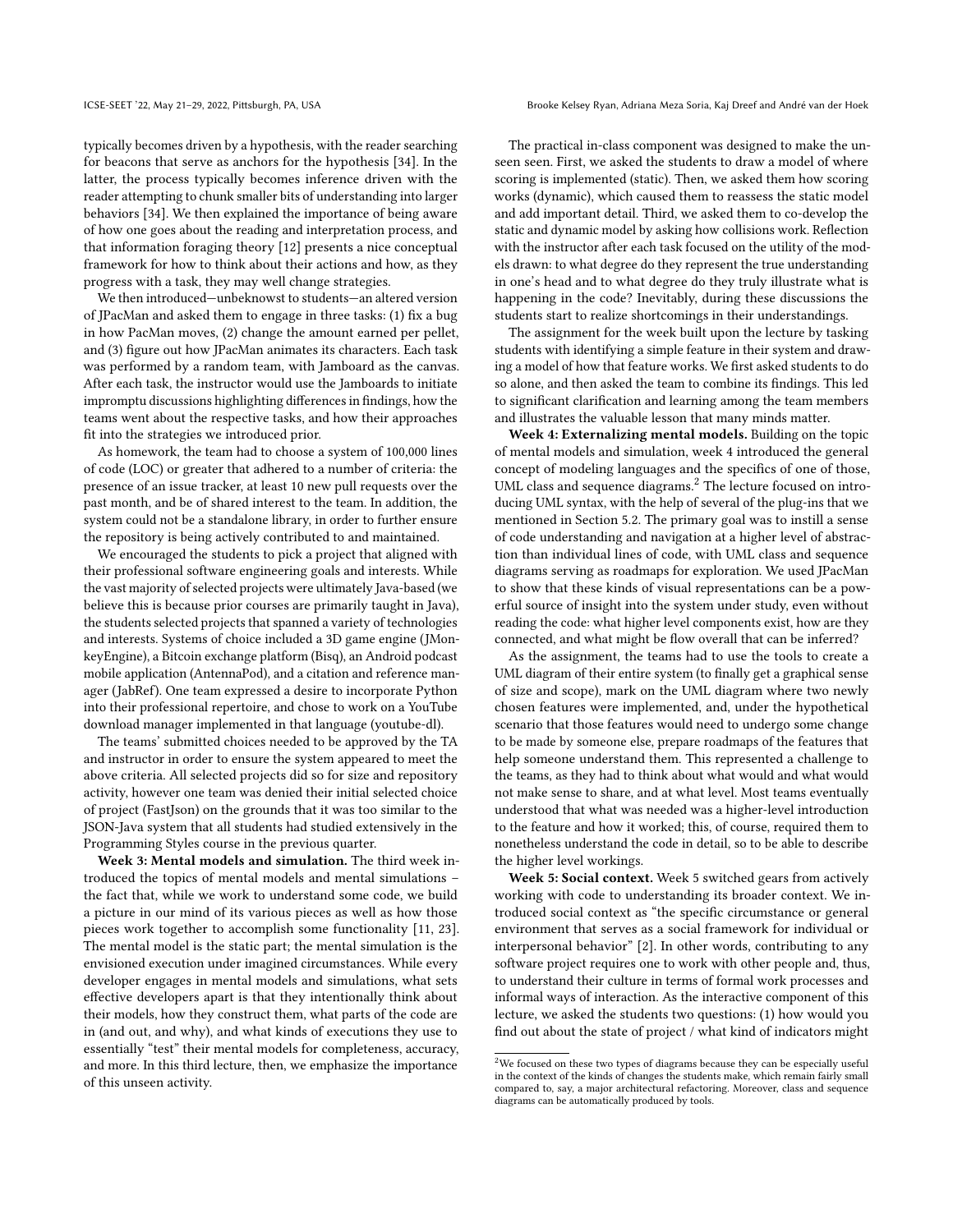you look at, and (2) imagine you are a core developer on a project, what would you like to see in the pull requests that come your way? It is particularly this second question that led to significant discussion, with the students realizing there is a lot more to it than just producing some code for an issue. The lecture also touched upon key rules of thumb, such as to respect the wisdom embedded in old code, to always verify assumptions when modifying code, to leave the code in a better place than you found it, and so on.

The assignment was for the team to determine the social context by answering a set of twenty-six standard questions. Among others, questions included: what is the number of accepted pull requests over the past month, how many open issues are there today, is there a development forum and if so how responsive are the maintainers, does it appear that the documentation is up-to-date and how do you know, does the project follow any coding conventions, what have been some comments on recent pull requests that were initially rejected, and what are the expectations for submitting test cases along with your code updates. The team also had to select three issues that they could work on next. We again followed a two-stage process: they first had to choose three issues individually and then come together as a team to discuss and select the three (from all identified) they felt would suitably challenge them.

Week 6: Midterm. Week 6 was the midterm, which consisted of questions about the theory presented in the prior weeks and asked them to apply the techniques we had introduced on small snippets of code. We do not further discuss the midterm for space reasons.

Week 7: Design patterns. In week 7 we switched back to code and introduced design patterns, a topic that we knew was of great interest to the students. The lecture explained the history of design patterns (more broadly and in software) and then introduced the original catalogue of patterns by Gamma et al. [\[16\]](#page-11-30). Two patterns were explained in detail and, after each explanation, random student teams were to locate those patterns in the JPacMan code. A third exercise asked them to consider whether a part of the code should be refactored into another design pattern.

The assignment was for the students to locate five different and non-trivial (i.e., not Singleton) design patterns in their system. This exercise leverages the fact that the students are already quite familiar with their code base and therefore can focus on learning to recognize patterns through reading the code. This task is relatively easy to perform through some trial-and-error searching, assuming the system uses proper naming conventions (which most open source systems tend to do). Rather than teaching them an exhaustive list of patterns, we thus allow them to gain experience in utilizing and studying external resources (i.e., documentation on patterns other than the ones discussed in lecture), which helps prepare the students for their upcoming summer internships, in which they frequently apply similar skills (i.e., there too they need to consult web pages with API documentation, YouTube videos, Stack Overflow, and other resources to find what they need to know [\[26\]](#page-11-31)).

They had to also assess whether the patterns were followed faithfully and they had to write up why they thought the developers used each of the patterns (note that for this exercise they could choose design patterns beyond the original 23 from Gamma et al.). Additionally, the team was to code up the first issue and submit a pull request for it. All teams succeeded in submitting such a

request. That said, despite the pull requests typically being very small in touching merely a few lines of code, most were returned with comments by the maintainers. As an example, a maintainer of JMonkeyEngine wrote:

> The comments say that an ArrayIndexOutOfBoundException is thrown, but that's no longer true.

> Unit numbers start from 0, so the if (unit  $>= 17$ ) test appears to be off by one. Have you tested this code?

..

To demonstrate how this PR [pull request] would work in practice, I think it should include a test case of a material with 17 textures. Test cases can be added to the jme3-examples subproject.

These and other comments like it served, in our next lecture, as the anchor for a discussion revisiting social context and expectations. Mistakes made across the board included not commenting sufficiently, changes lacking test cases to demonstrate it worked, wrapping multiple changes in a single pull request, and changes not working for some edge cases – precisely the kinds of topics we had talked about in week 5.

Week 8: Test cases. Although rarely thought of as such, test cases can be a powerful source of understanding a code base, since they specify what should and should not happen and can be traced through the source code to understand where what functionality is implemented. Leveraging the fact that students already were familiar with JUnit from the Software Testing and Debugging course, this lecture reviewed the topic and then asked students to practice reading test cases and the code to which they map to understand aspects of JPacMan (as already mentioned in Section [5.2\)](#page-4-0).

Teams were tasked with the homework of writing three test cases and submitting each as a separate pull request. This allowed them to once again practice interacting with the community. Interestingly, the submission of new test cases was generally appreciated by the maintainers, even though some did send feedback to improve the test cases in one way or another. Teams also had to start working on the final two (adjusted from three as initially planned) issues that they were going to submit as pull requests; these had to be approved by the TA and instructor, so to ensure sufficient complexity.

Week 9: Design cycle and principles. In week 9 we discussed how to navigate making larger changes that require serious upfront consideration of what the best way forward may be. We introduced the design cycle of analyze–synthesize–evaluate as a way of engaging in principled design thinking and exploration of options. As a complementary topic, we talked about design principles, particularly focusing on SOLID [\[25\]](#page-11-32) as a means to strive for changes that maintain a high level of code quality.

As the practical component, we switched from JPacMan to the students designing a mini traffic simulator on Jamboard. This, as we shall see in Section [6,](#page-9-0) was not the best pedagogical choice as students ended up being bogged down in understanding a new domain and design prompt. This caused lecture 10 to have to revisit material that we thought we would be able to cover in just lecture 9. We should have asked them to design a change to JPacMan.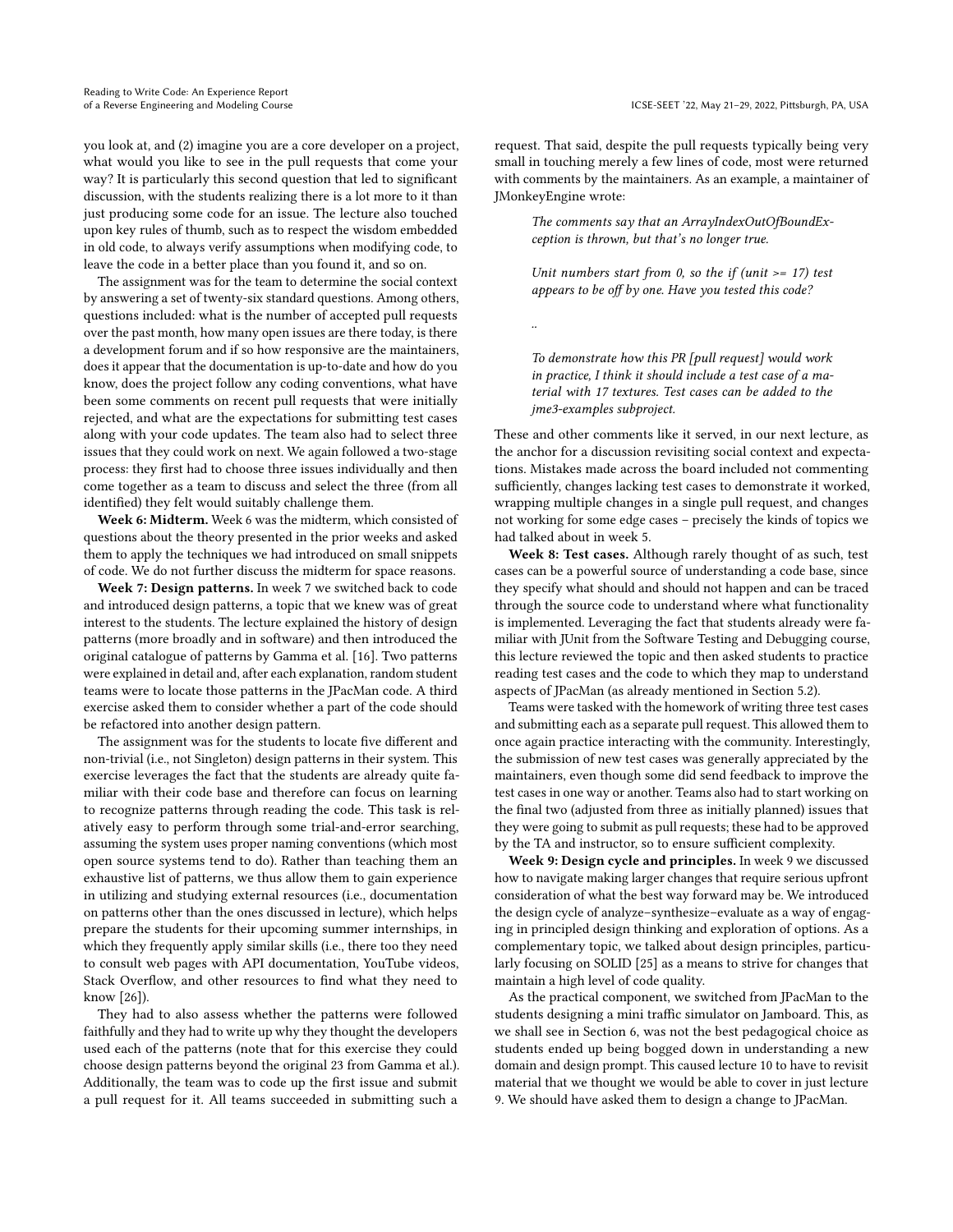ICSE-SEET '22, May 21-29, 2022, Pittsburgh, PA, USA Brooke Kelsey Ryan, Adriana Meza Soria, Kaj Dreef and André van der Hoek

As homework, the teams had to model a new feature for their system by documenting the existing state of the software, identifying how and where the impact would be, and discussing why they would go about making the change in the way they proposed.

Week 10: Design principles (revisited) and history. Week 10 was to be a lecture about source code history and how it can be an important asset when it comes to understanding the latest state of the code. We wanted the students to learn how they could identify who had worked on the code before (so in their professional lives they would be able to find out whom to reach out to when so needed), how to read the version history in terms of branches, merges, and pull requests, and how to go back in time to understand why a certain piece of code is shaped like it is. The JPacMan project has exemplary history that could be used to illustrate. Unfortunately, as we discussed, we needed to revisit design principles, which took most of the time of this lecture.

The final assignment was for the team to complete coding and submit pull requests for the final two pull requests. Reception of these pull requests was similarly mixed as for the earlier ones, with a few being accepted and a good number receiving comments from the maintainers. Unfortunately, by the time some of those comments arrived, the quarter had ended and most teams (despite our messaging that these would be important resume items) stopped working on the pull requests if the feedback appeared to involve more work than they were prepared to do of their own free will.

Week 11: (Optional) final. The course had an optional final for those who wished to improve their grades; the final was structured in the same way as the midterm.

## <span id="page-9-0"></span>6 REFLECTION

As with the first incarnation of the course, we have spent considerable time reflecting on this second offering so to be able to further improve the course when we teach it next in Spring 2022. Below, we first sample the reactions from the students and then offer our thoughts as to what went well, what did not go well, what we do not know yet, and what our plans are for Spring 2022.

#### 6.1 What The Students Said

We issued a short survey to the students over Summer, during their internship. Among a few other questions, we asked them whether they were using any of what they learned in class in the internship, what aspects of the class they valued the most, and what else they would like to see covered. One fourth of the students replied.

Many students reported having used strategies and techniques from the course to read and understand code in their internship. What they used varied and spanned nearly the entire set of topics. One student highlighted "I also took a look at unit tests to better understand the purpose of various functions" Another answered "PR etiquette and navigation knowledge". A third mentioned "I made diagrams during my internship so learning UML, etc really helped."

In terms of most important lessons, how to read code and patterns were the two most frequently mentioned. One of the students said "not being afraid to contribute to the code before understanding the whole code base", which aligns squarely with our overall goal of lessening the fear. Another mentioned "how much reading as opposed to writing is necessary" and a few others commented on UML. These answers align well with how the students ranked their personal improvement, with their ability to understand and work within the social context of a large-scale software system and ability to make a code contribution to a large-scale software system being seen as the areas where they advanced the most.

Many students mentioned that having only one lecture to become familiar with design patterns was insufficient (e.g., "More detail on design patterns for sure. We only went in depth on one or two, but I would like to go in depth about more", "I hope we could spend more time on the design pattern", "Design Patterns. I have been running into Design Pattern questions a TON during interviews"). They also commented that they would like to hear from guest speakers about how they have handled challenging situations in the past (e.g., "Bug fixing? I'd like to see some guest speaker talk about their experience in dealing with some high priority defect ticket under serious pressures"). Finally, they did not think the exams were particularly useful from a learning perspective (e.g., "Maybe exams could be optional or only for students who need extra credit").

From informally talking to the students, we learned of two other pervasive thoughts. First, they valued the introduction of the advanced IntelliJ functionality and plug-ins; many simply did not know and felt like they were now able to much more effectively work. Second, they did not like having to fill out the diaries each week. From an instructor perspective, however, these diaries allowed us to monitor how well individual teams did or did not work together, sometimes intervening. Moreover, what the students put down as new insights they learned from their activities allowed us to monitor whether the material resonated and was translated by the students into practice. We, thus, intend to keep the diaries.

#### 6.2 What We Thought

Overall, we were much happier with this incarnation of the course as compared to its initial offering. Other than the complication that arose in week 9 regarding design principles and the use of a new design prompt, which necessitated bleeding a lot of material into week 10, the first eight weeks and the practical components of the course worked very well. To avoid the issue next time, we fully intend to no longer employ a midterm, spread out the design cycle and design principles materials over two weeks, and conclude the course with a proper lecture on history. We also envision revisiting the design patterns when we talk about the design principles, so that the students gain some more exposure. We realize the normal order is the reverse (principles first, then patterns), but given that we treat the topics from a reading to write perspective, patterns first and then principles fits better with the flow.

An important component was setting the expectations early and not low. The first offering of the course culminated in a voluntary submission of a pull request, but this did not give the students a good experience they can put on their resume. By moving topics around (particularly the social context lecture, which we moved much earlier), inserting an explicit step of selecting issues to work on, and making it clear from the beginning of the course that they would be making changes to the code base that would result in actual pull requests, we feel that the result was much more satisfying to the students. While one student commented "Repo owners are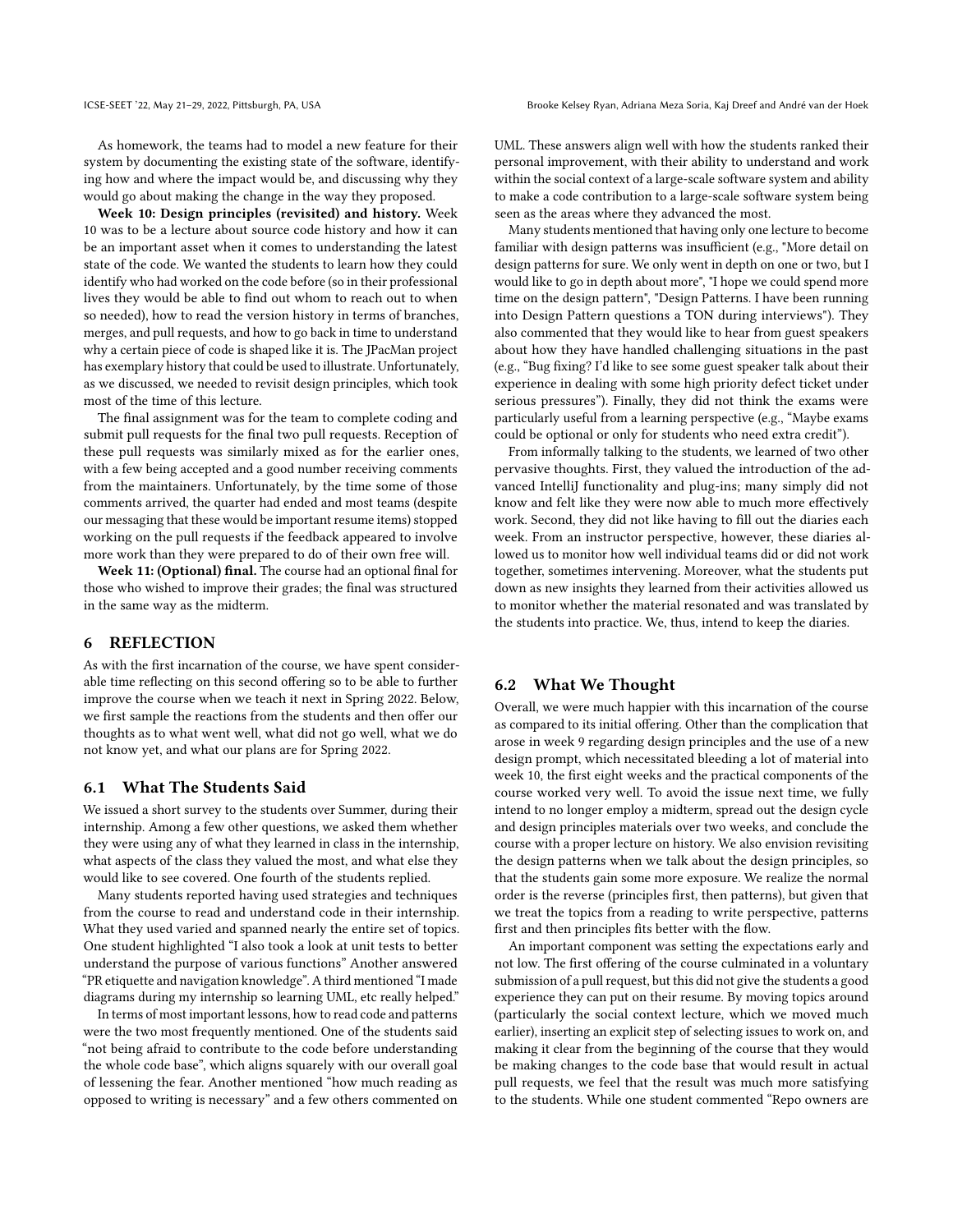extremely picky", we actually take that as an important lesson learned, because it will be no different in their future careers.

The community at large also served an important role. On the one hand, we had the voracious maintainer who addressed and closed all issues near instantly, leaving little for the students (we worked around this by asking the team to work on a proposed new feature of their own thinking instead) and some of the pull requests simply did not get any feedback, presumably because the the maintainers were busy with other, higher priority items. On one project the team submitted several pull requests which unfortunately became obsolete when a major new release came out a few days later that involved significant refactoring that eliminated the open issues altogether. At the same time, on a number of occasions it was clear that the maintainers took care of coaching the newcomers, encouraging them in their work, and giving them friendly feedback that often involved a "here is how to do this right". On a few occasions, too, teams received a congratulatory message on submitting their first pull request to a project. Overall, however, the diversity of experiences served as a rich base for the course at large – we could draw upon this diversity in teaching all students lessons they would not encounter in their own projects.

Another form of community served an equally important role: the community that has developed, curated, and published numerous valuable resources on which a course like ours can rely. Patterns, UML, and SOLID have a number of outstanding web sites dedicated to them, which made it possible for us to lay the foundations, but then redirect the students to learn more on their own, as they undoubtedly will need to do in their future careers as well.

The inclusion of guest speakers from industry enriched the course. While each highlighted different aspects of reading (and writing) code, their stories and experiences connected closely with the material that the students had been studying. The Google engineer performing an actual code review was a particularly strong addition, as was the exercise of reverse engineering the Lua software defined radio, which the guest speaker did by serving as the master teacher who enabled the students to perform the work under their guidance, were among the highlights. That said, a few of the guest speakers could benefit from organizing their message more clearly, perhaps with the help of slides. We will more proactively coach the guest speakers in that regard the next time around.

A particularly challenging issue is the selection of projects. We intentionally ensured that teams grouped around areas of interest, so that they would be more motivated to engage with the open source project of their choice. That said, there naturally exists a variability in the projects, the quality of their code, their documentation, their complexities hiding in the code, and their engagement with the community. While the TAs and instructor do take a look at the projects that teams want to study before they do so (e.g., to ensure sufficient churn, enough open issues, some basic level of quality, reasonably active community), this remains an inexact science and we were faced with a few surprises, as in the above. While this on the one hand enhanced the breadth of the educational experience for the class at large, it also means that some inequities exist in the challenges that different teams will face, as well as inequities in the potential for them to have their pull requests accepted towards the end of the quarter. We have not found a good way for us to account

for this variability while still preserving the positives of a breadth of projects being worked on in class.

Finally, we continue to ponder the sequence of the lectures. While we feel we have arrived at a good order, there always is the desire to move an important topic from later earlier (e.g., move patterns earlier given how important they are in practice). That, however, always means another topic has to go later. Whether a better ordering exists than the one we have currently remains an unknown.

## <span id="page-10-1"></span>7 CONCLUSION

This experience report shared our design and delivery of a novel course that prepares students to read code in order to write code, together with reflections on what we felt went well and what could use improvement. The course design is directly influenced by the eight desired learning outcomes, though we note that it is a challenge to objectively assess the degree to which those learning outcomes have been met. Nonetheless, we believe the course is on the right track: students report using the strategies and techniques in their internships, they generally appear content with the materials of the course, they showed engagement in the in-class exercises, and they succeeded in making actual contributions to open source systems. That said, improvements can be made and we plan to do so as outlined in the above for the third offering of the course in Spring 2022. We hope this paper inspires others to offer similar kinds of courses as we believe a serious gap exists when it comes to graduates knowing how to read to write code. Course materials, including slides and assignments, are available upon request.

#### REFERENCES

- <span id="page-10-7"></span>[1] 2019. Master of Software Engineering (MSE).<https://mswe.ics.uci.edu/>
- <span id="page-10-10"></span>[2] 2020. APA Dictionary of Psychology.<https://dictionary.apa.org/social-context>
- <span id="page-10-5"></span>[3] Eric Allen, Robert Cartwright, and Charles Reis. 2003. Production programming in the classroom. In Proceedings of the 34th SIGCSE technical symposium on Computer science education (SIGCSE '03). Association for Computing Machinery, New York, NY, USA, 89–93.<https://doi.org/10.1145/611892.611940>
- <span id="page-10-3"></span>[4] Sogol Balali, Igor Steinmacher, Umayal Annamalai, Anita Sarma, and Marco Aurelio Gerosa. 2018. Newcomers' Barriers. . . Is That All? An Analysis of Mentors' and Newcomers' Barriers in OSS Projects. Computer Supported Cooperative Work (CSCW) 27, 3 (Dec. 2018), 679–714.<https://doi.org/10.1007/s10606-018-9310-8>
- <span id="page-10-2"></span>[5] Andrew Begel and Beth Simon. 2008. Novice software developers, all over again. In Proceedings of the Fourth international Workshop on Computing Education Research (ICER '08). Association for Computing Machinery, New York, NY, USA, 3–14.<https://doi.org/10.1145/1404520.1404522>
- <span id="page-10-0"></span>[6] T. Busjahn and Carsten Schulte. 2013. The use of code reading in teaching programming. In Koli Calling '13.<https://doi.org/10.1145/2526968.2526969>
- <span id="page-10-4"></span>[7] Teresa Busjahn, Carsten Schulte, and Andreas Busjahn. 2011. Analysis of code reading to gain more insight in program comprehension. In Proceedings of the 11th Koli Calling International Conference on Computing Education Research (Koli Calling '11). Association for Computing Machinery, New York, NY, USA, 1–9. <https://doi.org/10.1145/2094131.2094133>
- <span id="page-10-8"></span>[8] José P. Cambronero, Thurston H. Y. Dang, Nikos Vasilakis, Jiasi Shen, Jerry Wu, and Martin C. Rinard. 2019. Active learning for software engineering. In Proceedings of the 2019 ACM SIGPLAN International Symposium on New Ideas, New Paradigms, and Reflections on Programming and Software (Onward! 2019). Association for Computing Machinery, New York, NY, USA, 62–78. [https://doi.](https://doi.org/10.1145/3359591.3359732) [org/10.1145/3359591.3359732](https://doi.org/10.1145/3359591.3359732)
- <span id="page-10-9"></span>[9] Cynthia L. Corritore and Susan Wiedenbeck. 2001. An exploratory study of program comprehension strategies of procedural and object-oriented programmers. International Journal of Human-Computer Studies 54, 1 (Jan. 2001), 1–23. <https://doi.org/10.1006/ijhc.2000.0423>
- <span id="page-10-6"></span>[10] Mohsen Dorodchi, Erfan Al-Hossami, Mohammad Nagahisarchoghaei, Rohit Shenvi Diwadkar, and Aileen Benedict. 2019. Teaching an Undergraduate Software Engineering Course using Active Learning and Open Source Projects. In 2019 IEEE Frontiers in Education Conference (FIE). IEEE, Covington, KY, USA, 1–5.<https://doi.org/10.1109/FIE43999.2019.9028517>